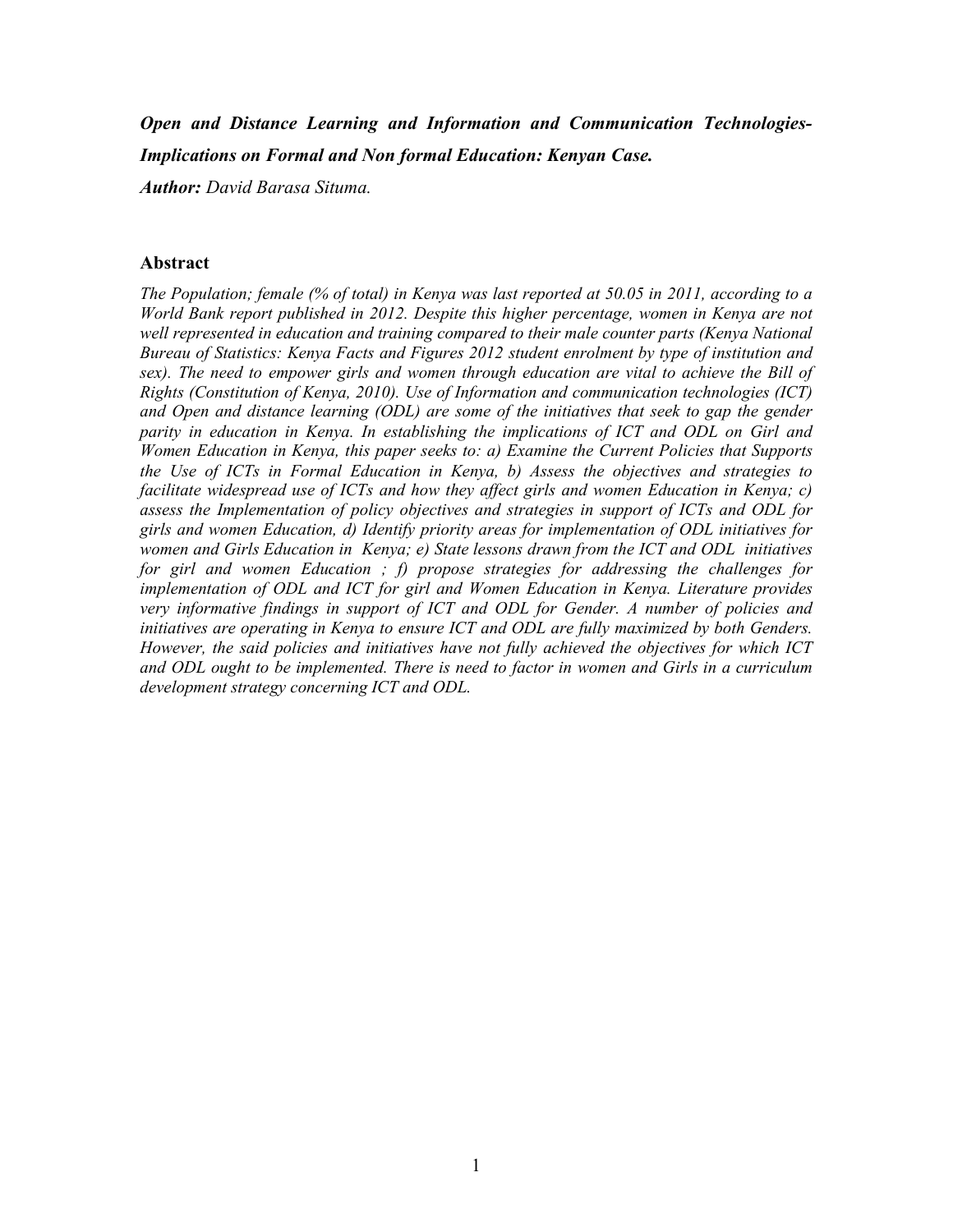#### **1.0 Introduction:**

Policy makers, planners, administrators and researchers hold highly polarized views on the impact of information and communications technologies (ICTs) and their role in promoting objectives such as poverty alleviation, universal education, reduction in mortality and health hazards, sustainable development and in bridging the digital as well as socio-economic divides in the world.

On the one hand, while rapid technological changes are fast creating what is now known as `information society,' on the other, there are an estimated 18% adults or 771 million globally, who are still illiterate. Of these, the majorities are women, and nearly all are from the poorest sections of the society.

In Kenya, the population ratio of women to men is higher, though this contrasts with literacy levels between men and women. Women seemingly are the majority in the informal sector as compared to men (KNBS 2012). In politics, men occupying political seats have higher numerical numbers hence they are the major decision makers in parliamentary matters (Kenya elections 2013).

There have been efforts towards bridging the social, political and economic gaps between the genders. One of the methods to minimize these gaps is by education through use of Information and communication technologies and Open and distance learning. It is keeping this background in mind, that the present paper was conceived to ascertain what, if any, has been the current ICTs in promoting women's and girls education, particularly women's literacy, what challenges face implementation of ICT and ODL in implementing education of women and girls education. Recognizing that women's illiteracy would further exacerbate the already serious problem of 'digital divide,' it was felt that a review of literature would help in assessing what new perspectives had emerged during the last few years. It was also felt that field visits to on-going projects in varying settings would help in identifying and validating some core principles of good practice in the use of ICTs in literacy programmes for women.

Third World countries, with a special focus on Kenya. Thereafter, the paper analyses current status of ICT and Open and Distance learning as it advances girls and women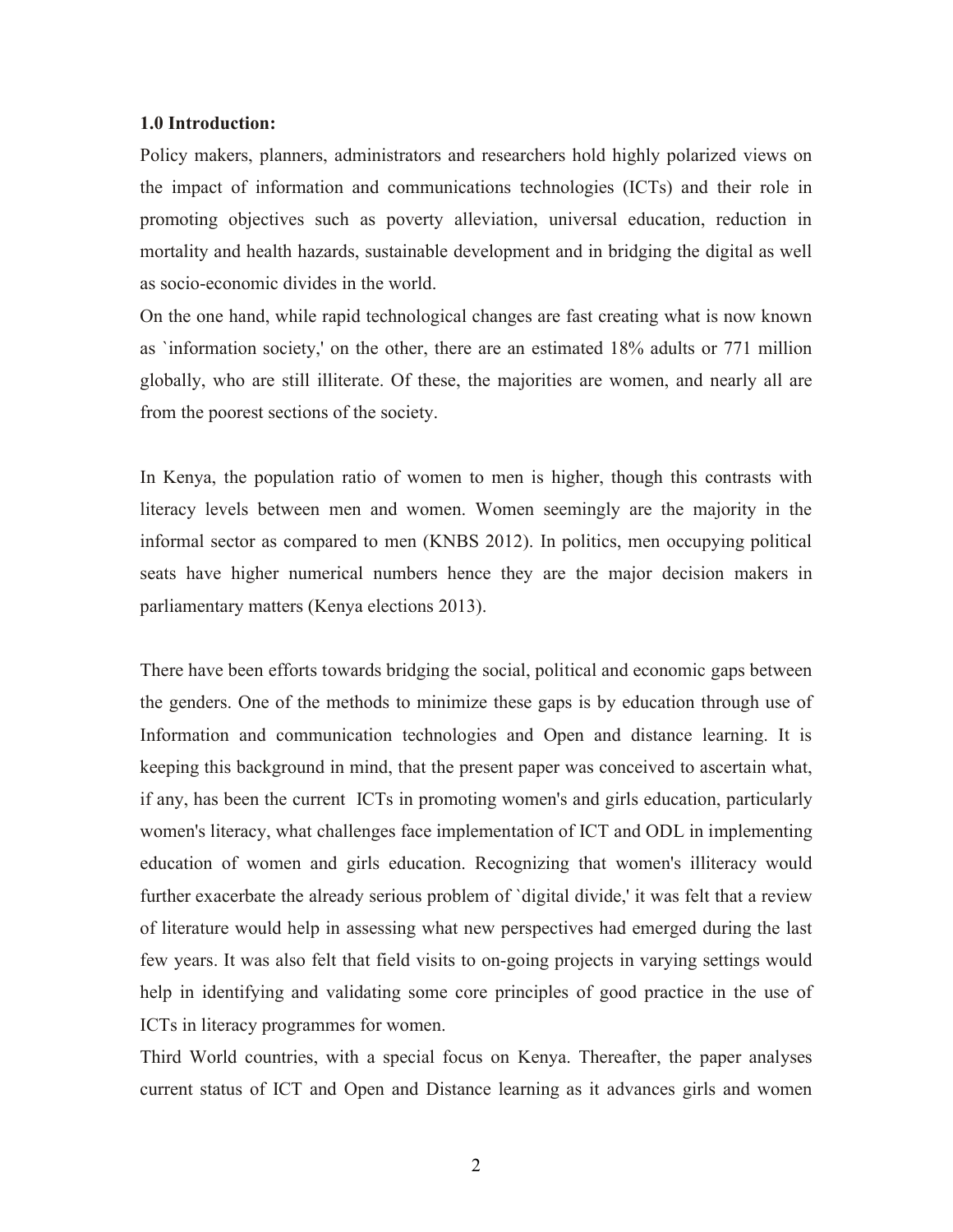education in Kenya. The paper also considers the initiatives the Government of Kenya put in place, and how ICT and ODL is being implemented in Kenya. The paper further interrogates some of the challenges the initiatives are facing and provides solutions for the challenges.

#### **2.0 Justification**

ICT and ODL are taken to be means through which equity, access and quality of education could be attained. Gender disparities in terms of economic, social and political aspects could be through ICT and ODL.

According to the latest UNESCO estimates for 2006, there are 771 million illiterate adults globally, or 18% of the world's adult population. Almost all adults who have yet to acquire minimal literacy skills live in developing countries, in particular those sub-Saharan Africa and the Arab States, where the literacy rates are about 60%. Women account for 64% of the adults worldwide who cannot read and write with understanding. In order to address the enormity of the problem, the United Nations launched the United Nations Literacy Decade (2003-2012) in 2003. The aim of the Decade is to bring literacy to all. The overall target for the Literacy Decade is the UNESCO Education for All (EFA) goal of increasing literacy rates by 50% by 2015. The Literacy Initiative for Empowerment (LIFE) is a global strategic framework and key operational mechanism for achieving the goals and purposes of the UN Literacy Decade. Because of the established relationship between illiteracy and poverty, the achievement of the Literacy Decade Goals is central to the realization of the Millennium Development Goals. The International Action Plan for implementing the Literacy Decade states that "literacy for all is at the heart of basic education for all and that creating literate environments and societies is essential for achieving goals of eradicating poverty, reducing child mortality, curbing population growth, achieving gender equality and ensuring sustainable development, peace and democracy" (UNESCO, 2002).

With rapid expansion of ICTs, while educational applications of technology would be made available to school-based programmes, there is a strong possibility that due to scarce resources, these would exclude the poorest and the marginalized groups. There is thus a danger that with growing importance of ICTs in knowledge-based societies, those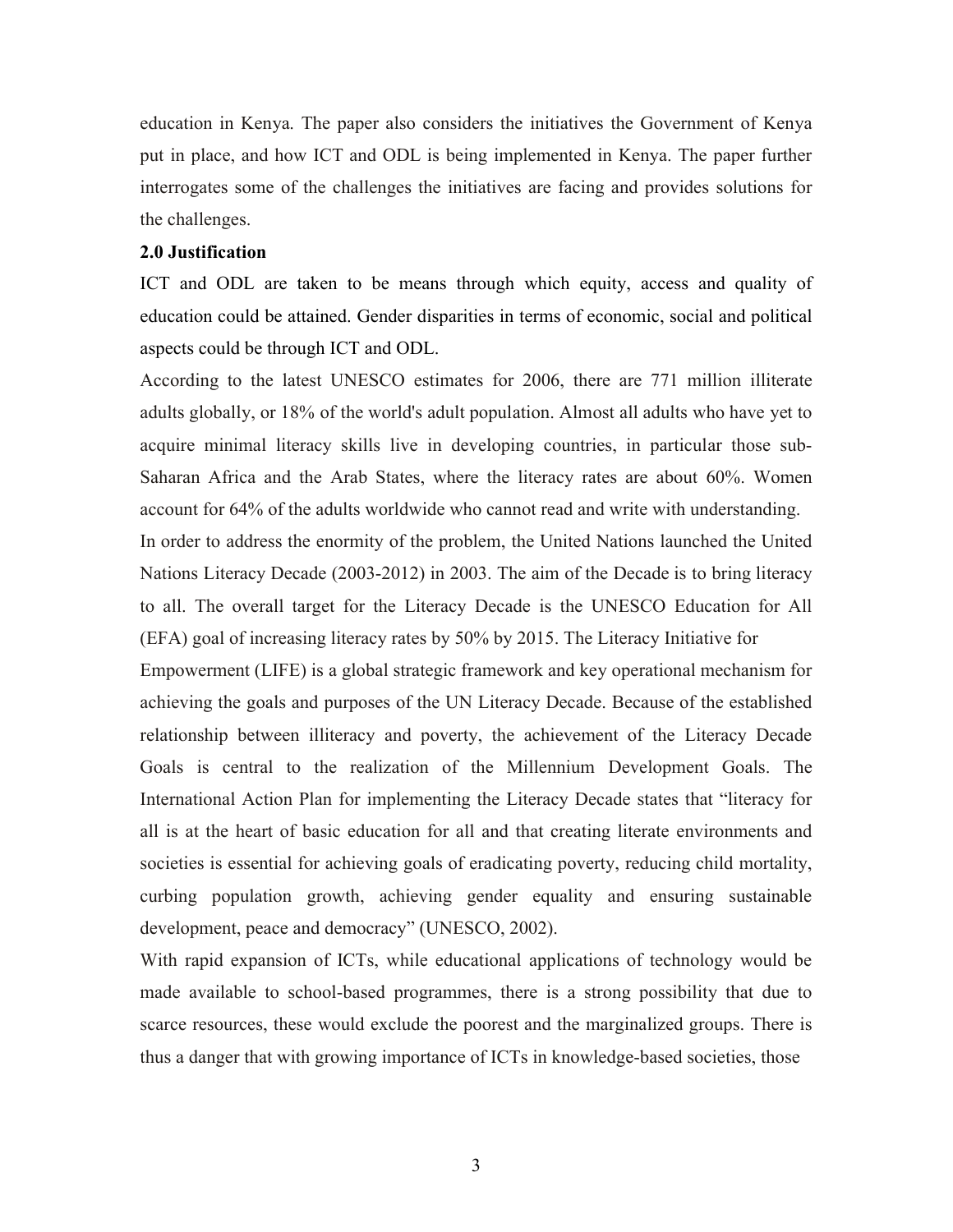groups with little or no literacy will fall even further behind those who are literate. The literacy gap that already exists will therefore grow even wider. Undoubtedly, this would exacerbate the problem of digital divide.

If the United National Literacy Decade goals are to be achieved, efforts would have to focus on reaching those at the very bottom extreme of the literacy divide, and there needs to be consideration of how ICT can contribute to achieving those goals.

On the basis of the country studies that highlight best practices in the use of ICTs for literacy programmes, as well as other experiences around the world, particularly in school education, it is averred that ICTs have the potential to play role of enhancing learning, broadening access to literacy education and empowering learners especially women.

## **3.0 Status of Education Gender disparities**

The primary to secondary school transition rate was equally low at 55% (MOE, 2010). The GOK budgetary allocation for the sector is insufficient and this does impact negatively on the provision of resources such as textbooks, PTRs and Retention Rates are also affected. Completion Rates stood at 76.8% (79.2% boys and 74.4% girls) in 2010, although these already show a decline from the previous year, 83.2% (88.3% and 78.2% for boys and girls respectively). MOE 2012

Transition rate from primary to secondary increased marginally from 59.6% (56.5% for male and 63.2% for female) in 2007 to 64.1 % (61.3% for male and 67.3% for female) in 2008, further increasing to 66.9% (64.1 % for male and 69.1% for female) in 2009 and to 72% in 2010.

|                    | 2008        |              | 2009        |              | 2010        |              | 2011        |              |
|--------------------|-------------|--------------|-------------|--------------|-------------|--------------|-------------|--------------|
|                    | <b>Boys</b> | <b>Girls</b> | <b>Boys</b> | <b>Girls</b> | <b>Boys</b> | <b>Girls</b> | <b>Boys</b> | <b>Girls</b> |
| in<br>Enrolment    | 4,362.5     | 4,201.3      | 4,509.4     | 4,322.       | 4,751.9     | 4,629.3      | 4,977.7     | 4,880.2      |
| Primary '000'      |             |              |             |              |             |              |             |              |
| in<br>Enrolment    | 720.5       | 615.4        | 787.9       | 684.7        | 885.5       | 767.8        | 948.7       | 819.0        |
| Secondary '000'    |             |              |             |              |             |              |             |              |
| in<br>Enrolment    | 73.5        | 49.3         | 110.3       | 67.4         | 107.7       | 69.9         | 117.7       | 80.6         |
| Universities '000' |             |              |             |              |             |              |             |              |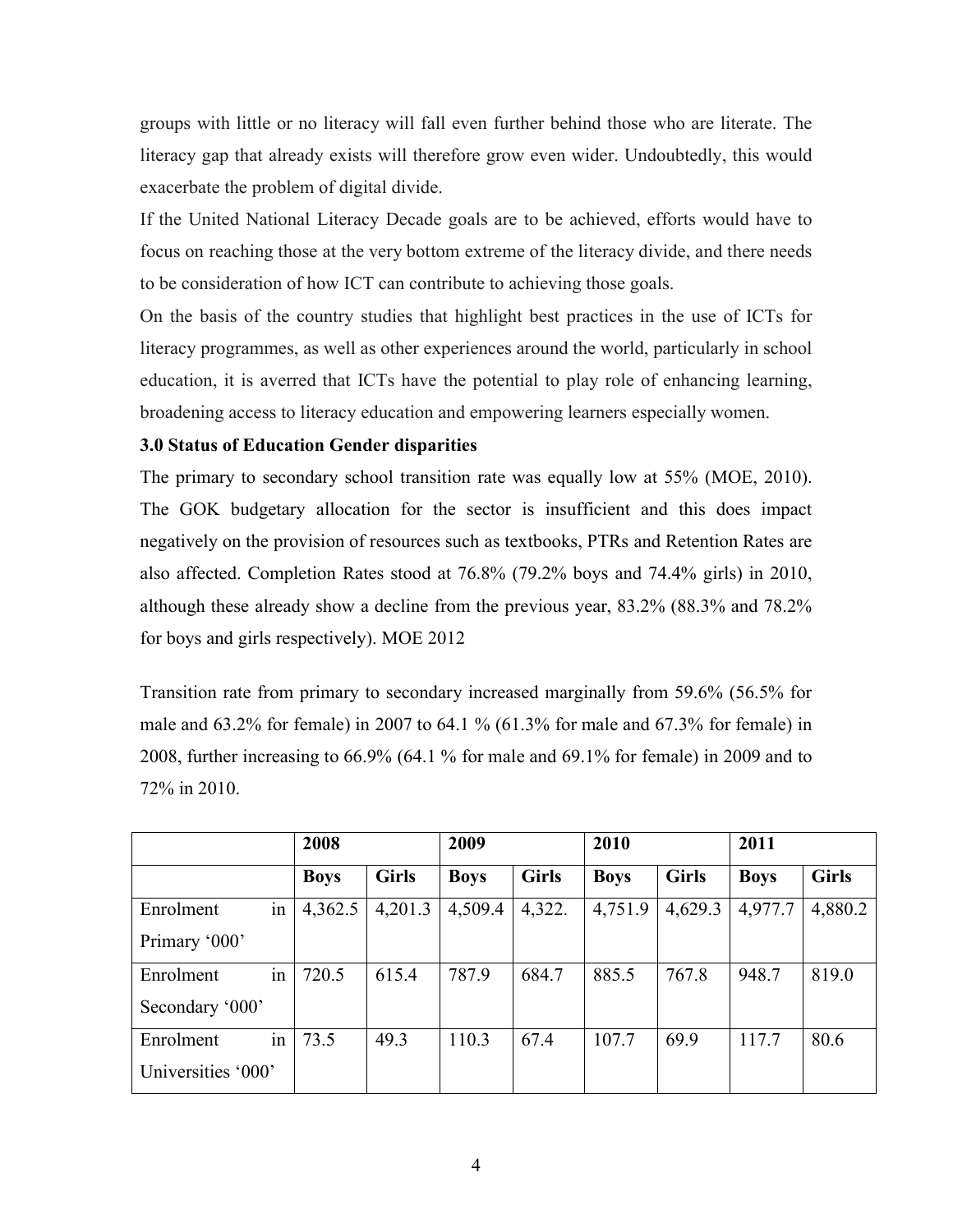| Enrolment in other $\vert$ 56.5 | 53.1 | JJ.I | 52.2 | 56.4 | 54.7 | 68.1 |  |
|---------------------------------|------|------|------|------|------|------|--|
| institutions '000'              |      |      |      |      |      |      |  |

*Student enrolment by type of institutions and sex ( Kenya national Bureau of Statistics 2012).Universities include both public and private universities; Other institutions include: TTC, polytechnic and Technical institutes.*

## **4.0 Current Policies that Supports the Use of ICTs in Formal Education in Kenya**

The state of application of ICT and ODL to promote gender equity socially, economically and politically has gained momentum. Various initiatives have been put in place to ensure the objective of gender equity is attained. The policy initiatives that have put in place include; Kenya ICT policy 2006, Kenya Vision 2030, sessional papers no 1. 2005 and Millennium development goals.

# **4.1 Kenya ICT Policy 2006**

To ensure the deployment of ICT for education, ICT policy 2006 aims to promote distance Education and virtual institutions in higher education and training. Equity in education will be achieved through integrated e-learning curriculum, development of digital content, establishment of infrastructure and development and sharing of elearning resources. Facilitate public-private partnerships to mobilizes resources in order to support elearning.

## **4.2 Kenya Vision 2030.**

Women and Girls interests have been captured through economic, social and political pillars of Kenya vision 2030. Vision 2030 recognizes ICT as an enable for economic, social and political pillars for Kenya. ICT will play a critical role in ensuring that there is access, quality equity in Education. The Government of Kenya therefore will seek to establish a computer supply programme that will equip students with modern IT skills;

## **4.3 Sessional paper No 1. Of 2005**

In the Sessional Paper No. 1 of 2005, the Ministry's policy clearly articulates intentions to integrate information and communication technology (ICT) into education. This is intended to ensure that education and training service provision and delivery utilizes modern ICT tools. It should be noted that there are two dimensions to ICT in education, i.e. teachers and learners learn about ICT and teachers and learners learn with ICT. Learning about ICT allows learners to contribute to the development of ICT technology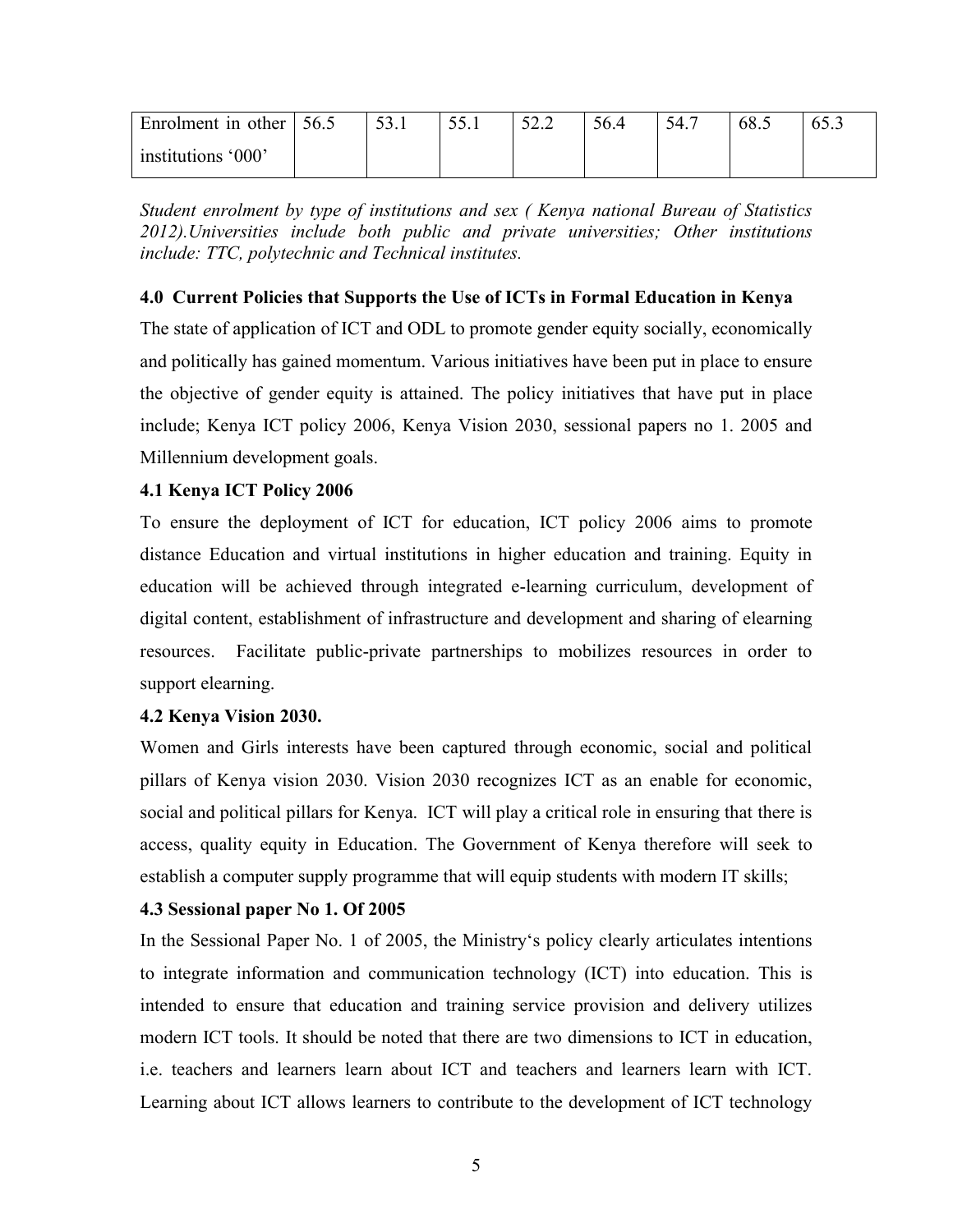and also become ICT literate. On the other hand, learning with ICT is aimed at enabling learners to acquire knowledge and skills that they can use effectively. These two approaches have been assimilated into education in Kenya. The Ministry's policy is to integrate ICT in education and training in order to prepare learners and education managers of today for the 21st century education and knowledge economy.

#### **4.4 Millennium Development Goals**

The Millennium Development Declaration commits member countries to promote gender equality and the empowerment of women as effective ways to combat poverty, hunger and disease and to stimulate development that is truly sustainable. The national development framework puts the key pillars as investment in the agricultural sector and heavy reliance on the private sector within a liberalized market. Those sectors dominated by women and the poor are at the periphery of the economy and have meagre investment resources. Gross gender inequalities persist due to prevailing discriminatory practices, leading to inequality in opportunities, wage/employment, ownership of property, and access to education and training. Overall, women continue to have less access to social services and productive resources than men. Women remain vastly underrepresented in parliament and local authorities and account for 8.3% of the seats in the National Assembly. In the recent past, the Government has appointed women to key positions, but this is still below expectations. There are also large wage gaps and only a small proportion can be explained by gender differences in education, work experience or job characteristics.

# **5.0 Strategies/initiatives to facilitate widespread use of ICTs and how they affect girls and women Education in Kenya.**

A recent study in Kenya also indicate that women are highly optimistic, embracing ICT as a practical mechanism for achieving entry into the labour market (Amadi 2007). However, they perceive significant structural barriers, such as public policies that fail to facilitate the development of the ICT sector, gender discrimination by employers, and training that provides them with insufficient technical skills to enable them to effectively perform in the workplace. These findings are largely confirmed by similar studies conducted in other countries (AAUW 2000)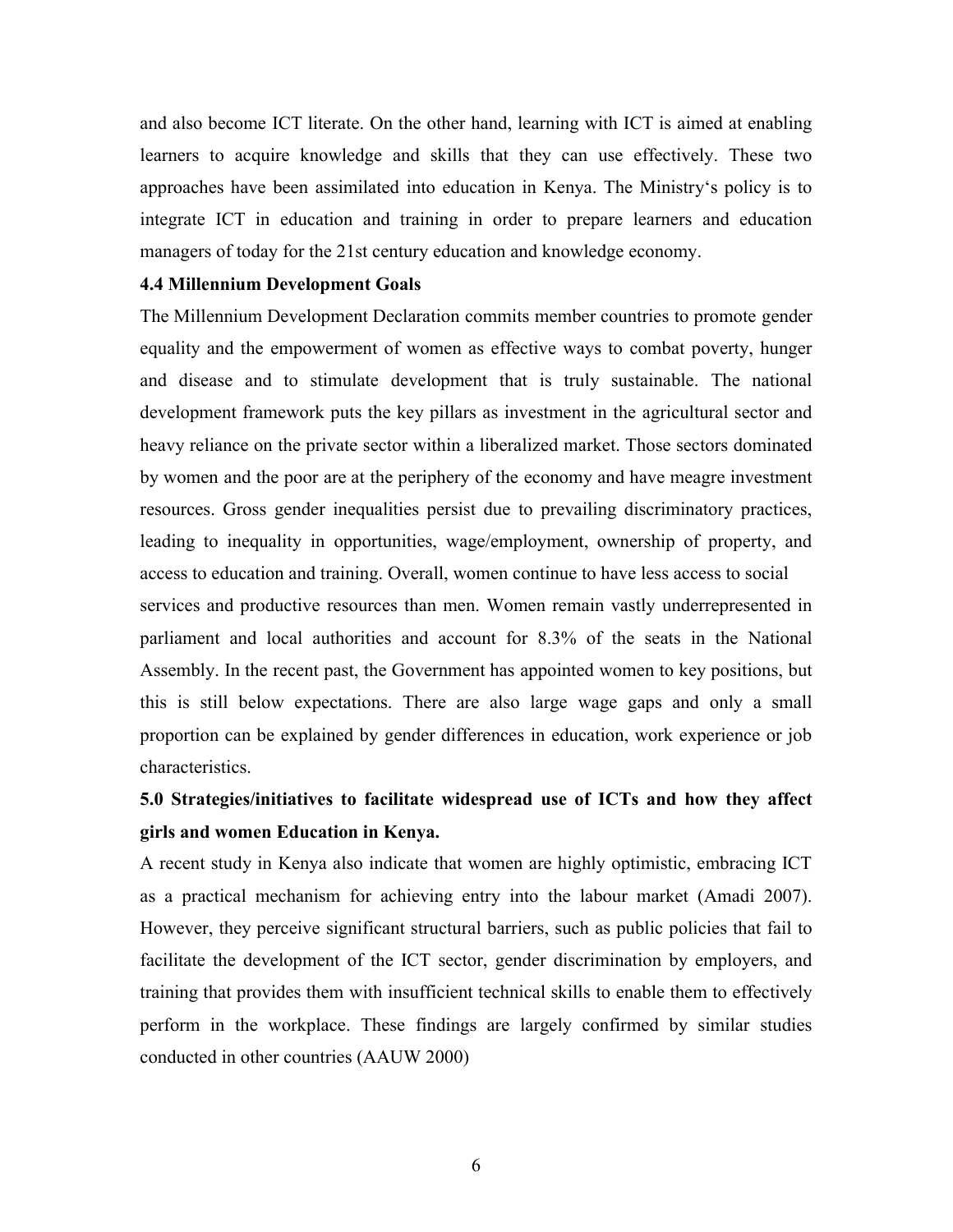Creating an empowering environment for women to venture into ICT careers as professionals therefore requires that families deconstruct gender stereotypes and roles in society. Engendering the policy environment in important sectors like education and labour, and in workplaces and general socialization, is one of the strategies of shifting people's thinking and reducing gender discrimination in the ICT sector, thereby making it more attractive to women who contemplate entering the sector as professionals.(Abagi et al 2008). To ensure women and Girls attain universal access to Education, the following initiatives have been put in place:

#### **5.1 Project Africa**

Project Africa's Adult Literacy program for rural women and looks in particular at the intercultural communication between women in Kenya and Sweden at the Women's Academy with the aim to empower rural women and girls with literacy skills with the use of both traditional and new media, through education, information, and enterprise development. The project is directed towards rural women in Kenya with synergies in other parts of Africa. Hallberg, D. and Wafula, L. (2010), in their presentation on empowering women in Kenya with literacy skills through web 2.0 acknowledges that education is experiencing a closer sense of interconnectedness amongst women than it used to be in traditional classrooms. In the presentations at the conference on ICT, development and poverty reduction, the conference concluded that ICT can be a reminder of the distance and separation from the rest of the world. Women farmers have benefited from communications from other parts about business.

#### **5.2 Bridge Development**

BRIDGE was set up in 1992 as a specialised gender and development research and information service within the Institute of Development Studies (IDS), UK. BRIDGE supports gender mainstreaming efforts of policy-makers and practitioners by bridging the gaps between theory, policy and practice with accessible and diverse gender information. Debates around the relationship between gender and technology provide a starting point for a discussion on gender and ICTs.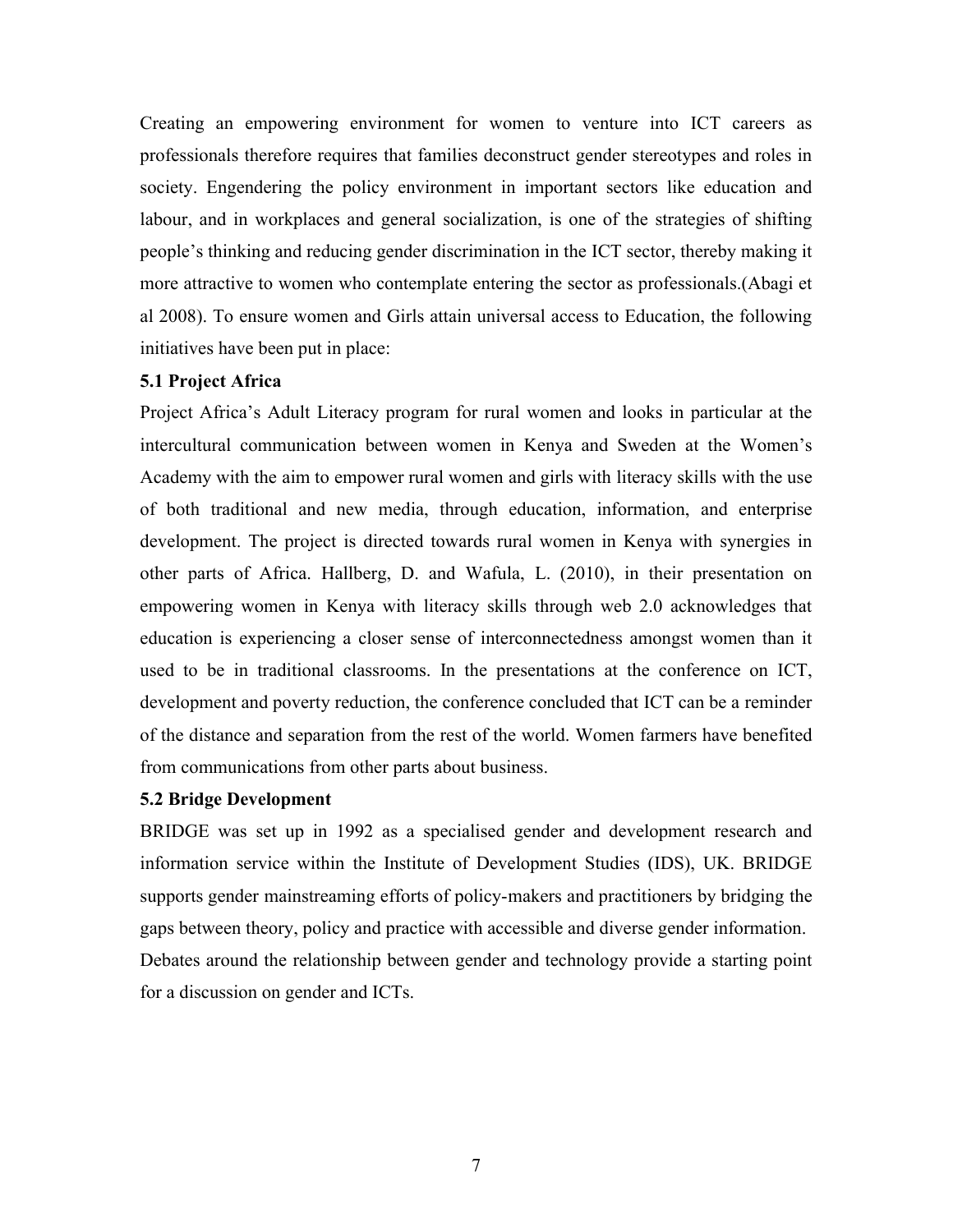# **5.3 Kenya Education Network (KENET).**

To promote equity and access to Education through ICT, KENET, a National Research and Education Network was formed to promote the use of ICT in Teaching, Learning and Research in Higher Education Institutions in Kenya. KENET aims to interconnect all the Universities, Tertiary and Research Institutions in Kenya by setting up a cost effective and sustainable private network with high speed access to the global Internet. KENET also facilitates electronic communication among students and faculties in member institutions, share learning and teaching resources by collaboration in Research and Development of Educational content.



High end network equipment for KENET.



KENET has become the first African NREN to implement eduroam by setting up eduroam services in ten universities within the KENET community. This means that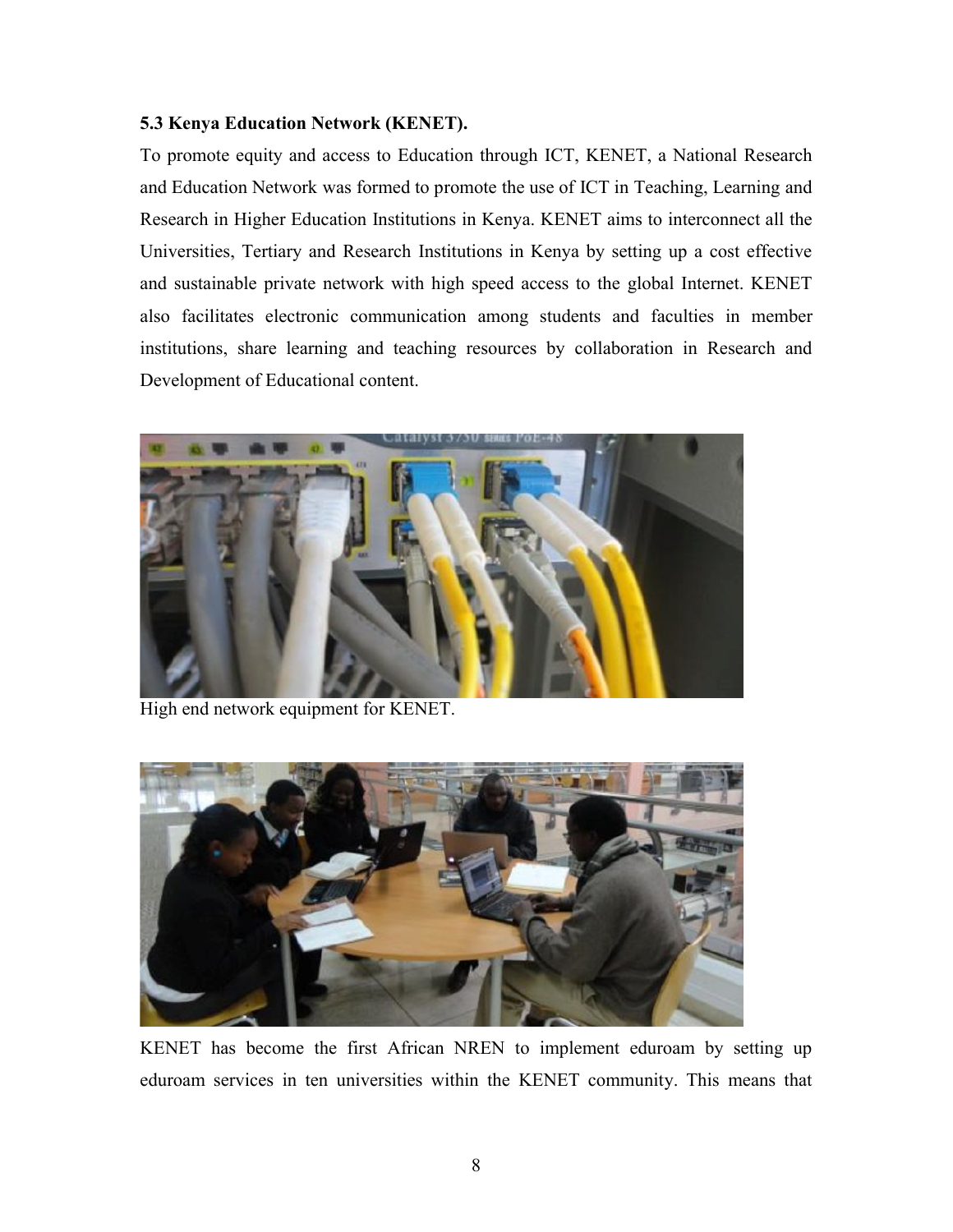students can now use their university credentials to access wireless Internet services across these universities.

## **5.4 Pasha Centers (Digital Villages)**

Women are significant actors in the socio-economic development of any nation (Dlodlo, 2009). To this end, ways of enhancing female access to ICT in rural areas include: women sharing ICT experiences, facilitating ICT access for women, creating an enabling environment for ICT in education, and increasing ICT careers for women.(Dlodlo, 2009). The same source also stresses the importance of general collaboration on ICT activities to pursue common ICT objectives. In 2010, the government rolled out an initiative that will diffuse ICT know-how to the rural and marginalized areas to address regional disparities. Entrepreneurs, who run Digital Villages, are awarded loans in a competitive process, which they repay over a period of time. Pasha Centre's as the hubs are called, provide a host of services to the public via computers connected to the internet, or by using and marketing other ICT-enabled applications.

Digital villages are e-centers that provide a suite of services to the public via computers connected to the internet, digital cameras, printers, fax machines and other communication infrastructure. These services include, but are not limited to e-mail, internet access, agency banking, e-banking, for example, money transfer services such as Posta Pay, eGovernment, for example, police abstract forms, tax returns, and driving license applications, ebusiness, for example, franchised postal and courier services, elearning, e-health, e-markets, for example, agricultural commodity pricing and exchange and e-monitoring, for instance, real-time local level monitoring of development funds and projects.

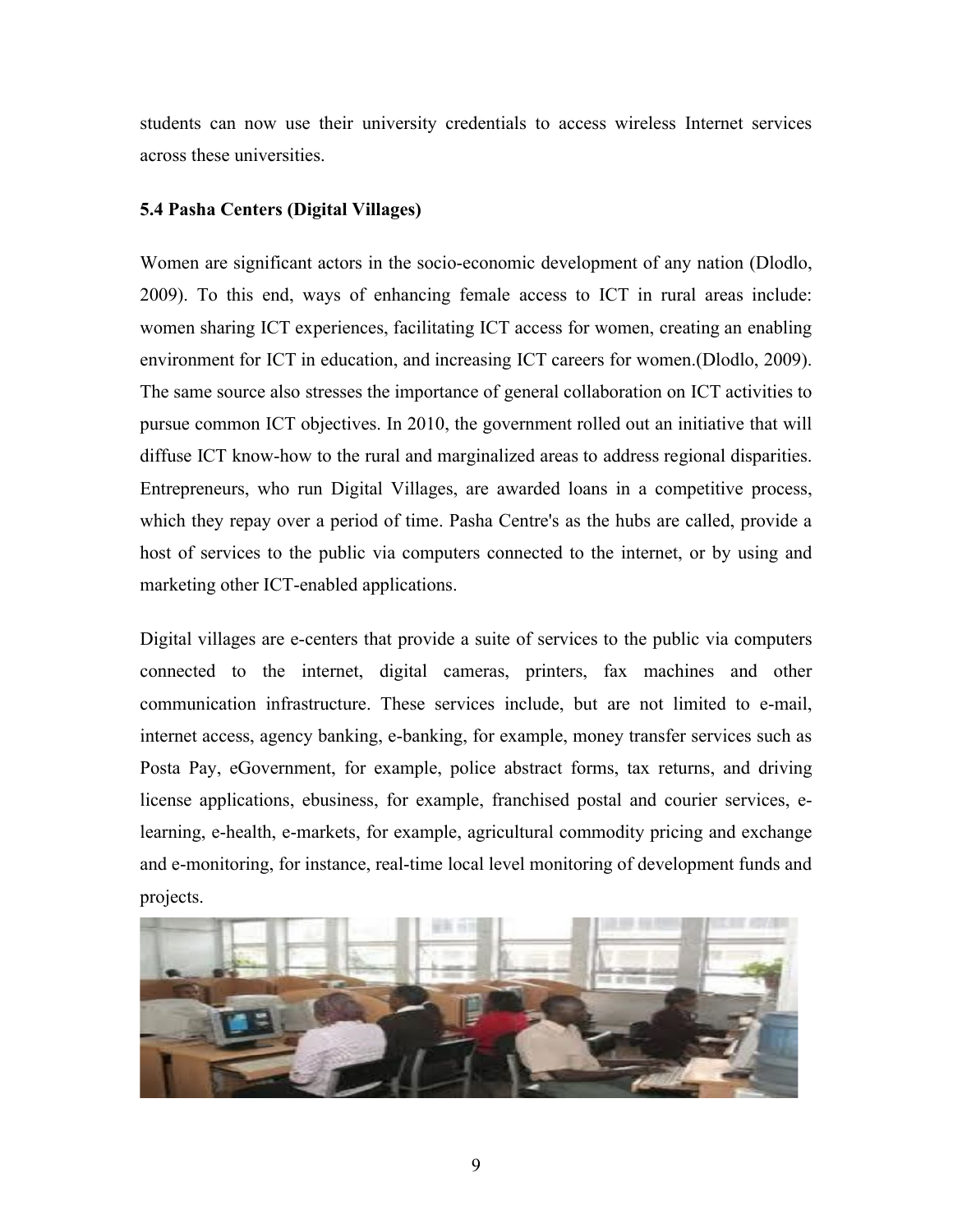An example of a pasha centre in Kenya.

# **5.5 Wezesha Initiative**

The objective of this initiative is to provide a financial incentive towards purchasing a laptop for registered university students. The laptop initiative is funded by the World Bank and implemented by the Kenya ICT Board under the Kenya Transparency and Communications Infrastructure Project (TCIP), as part of a component to implement the Computers for the Communities Initiative. This laptop initiative is known as 'Wezesha'; a Swahili word that means 'to enable'.

# **5.6 Kenya Institute of curriculum development:**

It is a government statutory body mandated to develop curriculum and curriculum support materials. Some of the latest initiative by the institute to increase access to learning through open and Distance learning include; Development of digital content, use of digital educational channels ( radio and TV), Introducing Elimika platform to orient primary school teachers.

# **5.7 Other Initiatives:**

Other initiatives include Computer for schools for provision of computers and training; Kenya ICT Trust Fund to provide ICT equipment for schools; Mukuru ICT Centre for ICT skill development for under-privileged youth opened as part of the Mukuru Promotion Centre in Nairobi run by the Sisters of Mercy; NEPAD e-Schools Initiative: **4.0 Challenges:**

Several obstacles have derailed the full implementation of ICT and ODL to promote teaching and learning. Lack of clear policy, strategy, uncoordinated players, insufficient integration of ICT in Education and limited digital content are to blame for poor adoption of ICT and ODL in education..

• There is no ICT curriculum that exists at school level to rollout the use of ICT as a teaching and learning tool. An ICT curriculum has been introduced at teacher training level though with inadequate investment in ICT in teacher training colleges.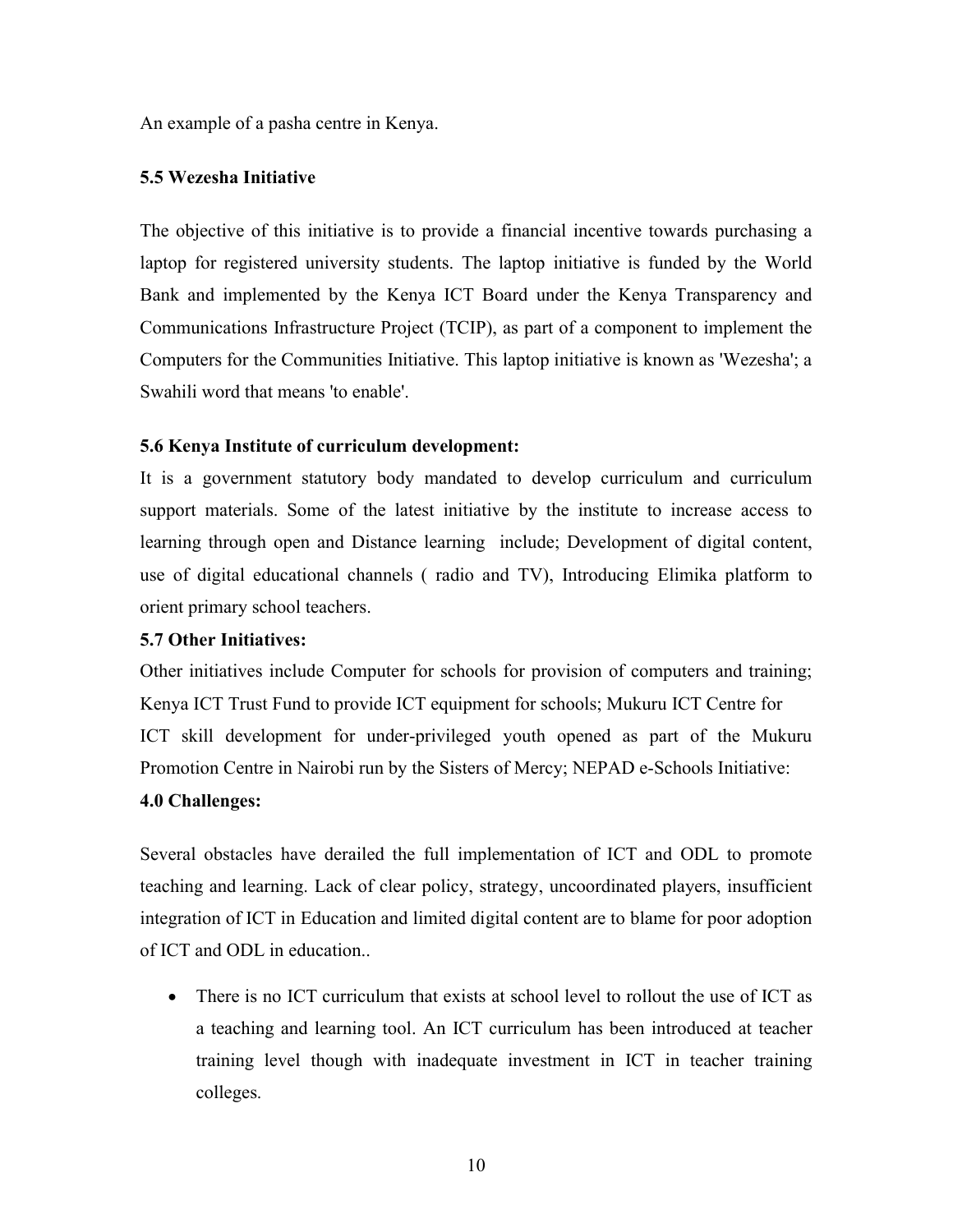- Despite the mention of Open and Distance Learning in Sessional Paper No. 1 of 2005, the government lacks a policy on ODL. This is in spite of the fact that global trends in ODL have shown marked adoption of innovative technologies in offering education.
- Limited use of ODL approaches in primary and secondary schools in Kenya even in areas where physical, socio-economic and time factors hinder the delivery and access of education especially among pastoral communities.
- Some parts of the country are not covered by mainstream electronic media thereby raising issues of equity and cost in provision of education through ODL.
- Lack of awareness among education recipients and providers about ODL and its viability in delivering quality education.
- Limited number of skilled manpower in ODL approaches amongst the providers.
- Inadequate infrastructure and related support for ODL in educational institutions.

No institutions of higher learning wholly dedicated to the use of ODL mode of delivery in the country.

- Unfavourable attitude and prejudice amongst learners of ODL.
- ODL is not used to deliver learning and teaching in primary and secondary schools.
- Some communities live far away from educational institutions.
- Parts of the country have poor transport systems.
- Certain individuals may have family and workplace commitments.
- Physical disability may hinder access to education in formal schools.
- Overcrowded classrooms.

Difficulties in leaving workplaces during official working hours.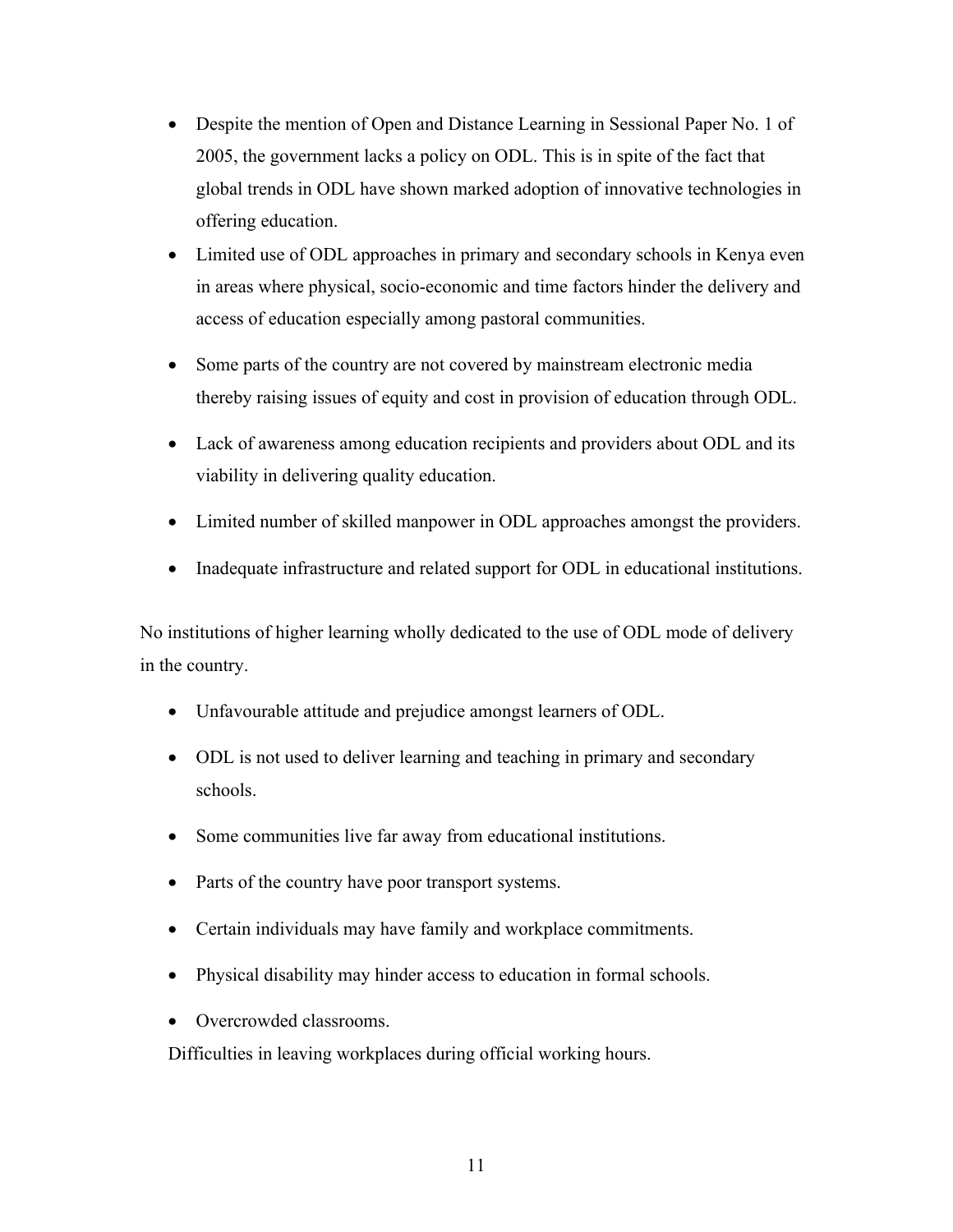- Migration, mobile working or nomadic lifestyles may hinder access to quality education.
- Offering education through ODL in certain professional disciplines is still a major problem.

# **5.0 Recommendations**

- Develop a policy and strategic framework for effective integration of ICT in the teaching and learning environment.
- Strengthen the institutional framework to allow efficient integration of ICT across the entire education sector (e-management, teaching and learning).
- Adopt ICT systems and tools for effective management and governance within the whole educational system (Ministry, county offices, schools/institutions) and the transition to digital instead of paper business processing.
- Scale up ICT capacity building and access through the provision of ICT infrastructure to Ministry staff and educational institutions.
- Provide technical back-up support to all ICT using government education institutions (Desktop Computers, Servers, and Network Devices), Software (upgrades, updates and License renewal) and connectivity (appropriate/safe use, security).
- Provide connectivity to facilitate communication amongst all agencies in the Ministry (Headquarters, agencies, provinces, county education offices and schools)
- Establish and operationalize a National Centre for ICT in Education (ICTEC) where modern ICT tools can be tested, demonstrated and recommended for use in teaching and learning in Kenya's education and training institutions.
- Enhance public-private sector partnerships in resource mobilisation for ICT integration in education.
- Integrate monitoring and evaluation in all programme activities for proper utilization of ICT in education investments.
- The Ministry should continue to develop ICT in education and training. This will be geared towards increasing efficiency and effectiveness in teaching and learning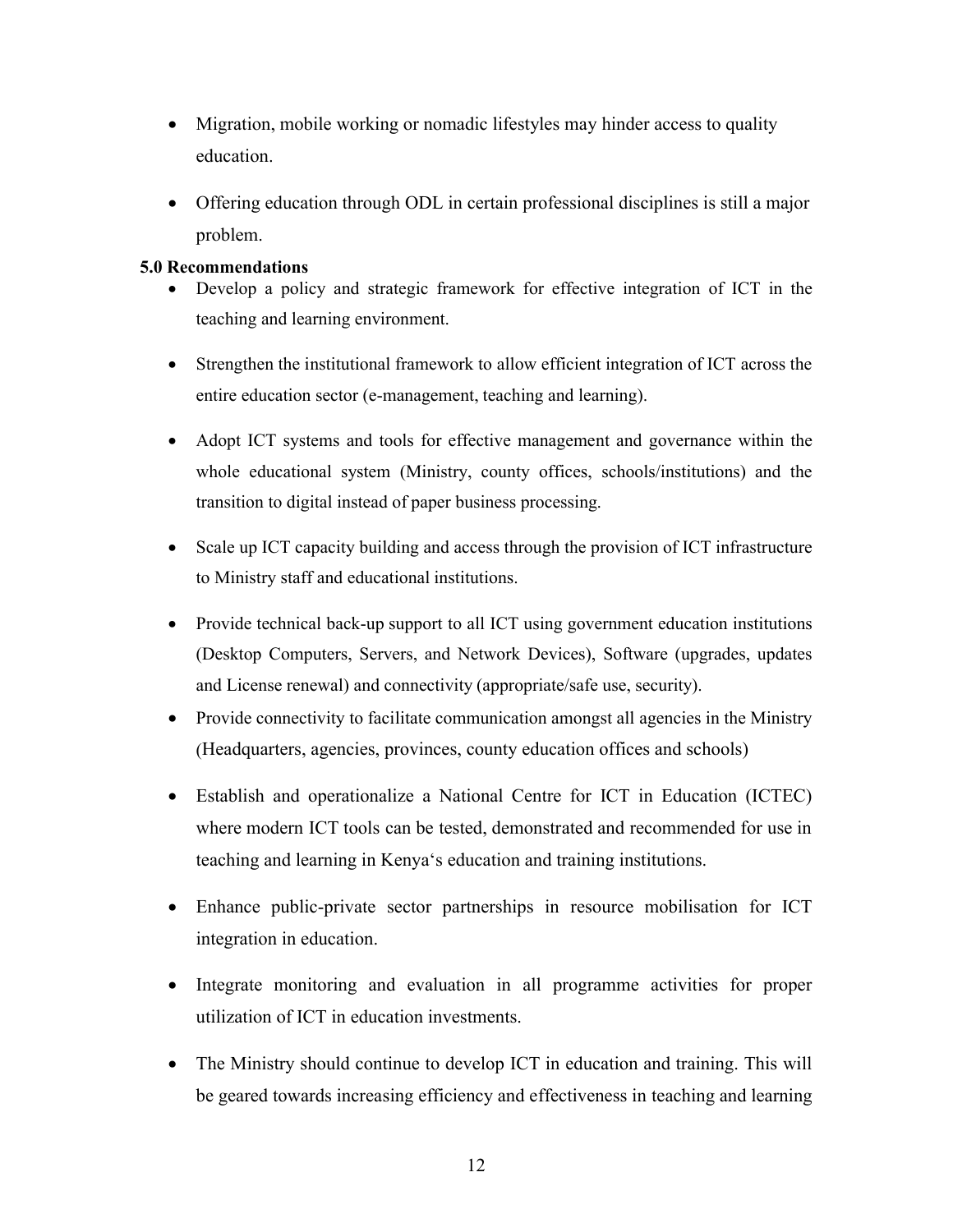and the e-management of the national education system. The proposed Ten-Year Master

• Provide adequate funding for progressive digitization of curriculum content.

On policy the following recommendations were made:

- Fast track the processes of the establishment of a National/Public Open University with satellite centers in all counties as recommended by *Public Universities Inspection Board 2006 Report.*
- Prepare a regulatory and legal framework for all other institutions that envisage establishing open universities/institutions in Kenya as recommended by the Kamunge Report (2) of 2008.
- Introduce distance and open learning approaches including home learning at all levels of education in Kenya

On quality issues the following are recommended: Teachers and education managers at all levels of education should be trained to:

- Acquire skills to enable them develop distance and e-learning study materials.
- Develop capacity to train ODL providers (peers) in developing distance and elearning study materials.
- Tutor distance learners in order to enhance equity, access, equality and quality.
- Offer learner support services to distance and e-learners in the country.
- Integrate ODL methodology in teacher education and training programmes at university and middle level colleges.
- Initiate development of ODL approaches that would meet the education needs of elearners, online learners and distance learning students at all levels of education and with main focus on ASAL areas, pastoral communities, marginalized groups, special needs education and non-formal education.
- Retrain teachers and a core critical staff that will manage the ODL and e-learning programmes as the centre and possibly county ODL coordinators.
- Collaborate and strengthen the network of public libraries through Kenya National Library Service to support ODL, ACE in order to promote the culture of reading.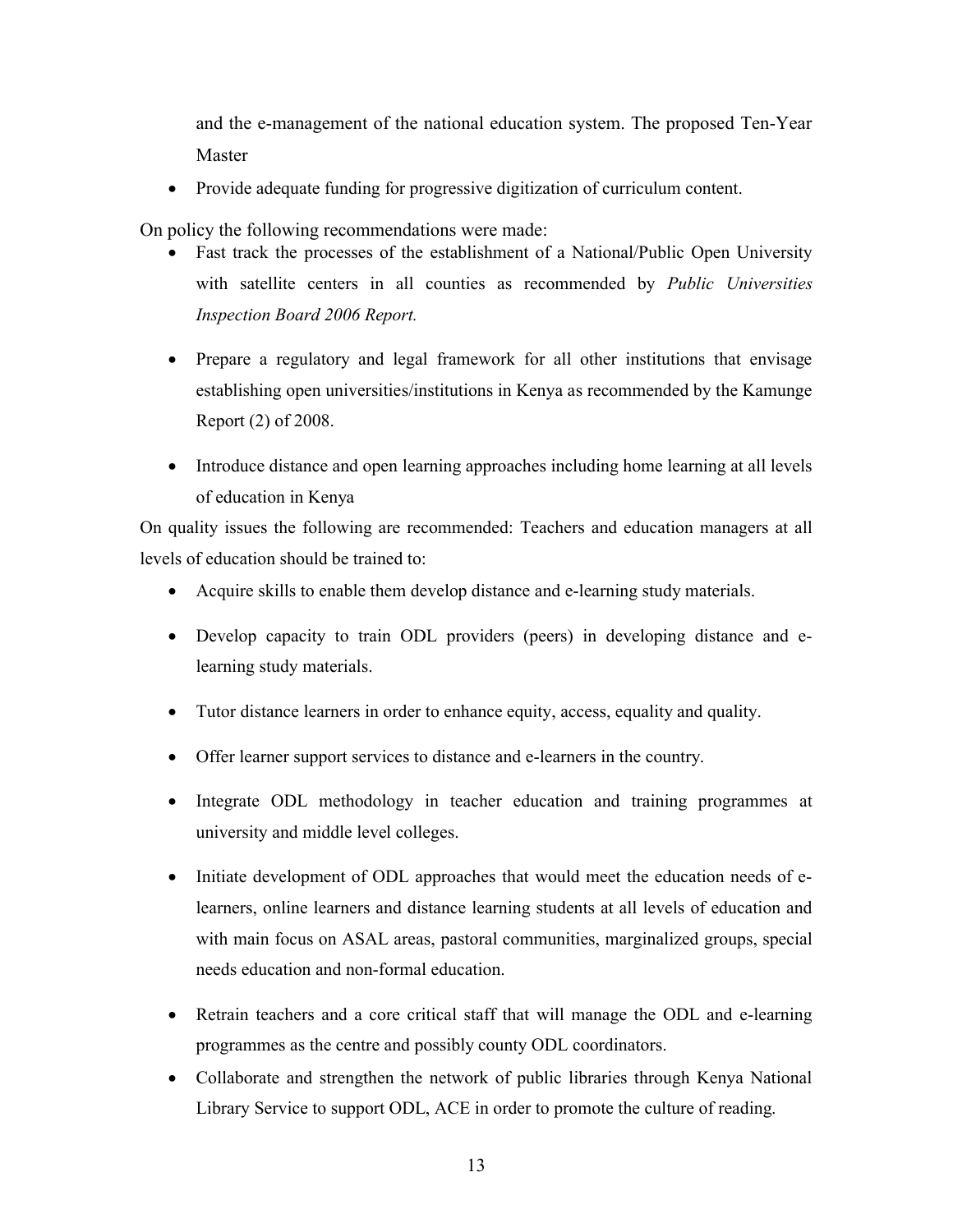- Evaluate the outcomes of the actions to determine efficacy and effectiveness of ODL and e-Learning programmes.
- Integrate ODL methodology in teacher education programmes.
- All institutions of higher learning should roll out ODL programmes.

On issues of equity, the following is recommended:

- ODL be used as a vehicle for promoting the culture of lifelong learning by establishing continuing education programmes in areas of Kenya where such programmes have not been initiated especially the ASAL areas.
- The Government undertakes concrete measures including sustainable funds mobilization and allocation for the launching of the educational broadcasting services with outreach to all areas of the country.
- Collaborate with the Kenya National Library Service to strengthen the network of public Library services across the country to support ODL, ACE and promote a reading culture.

Concerning access challenges,

• ODL be alternative modes of delivery of wide range of courses in all public/private universities, middle level colleges, primary schools and secondary schools.

## **6.0 Conclusion**

Kenya adopts a far more people oriented education and development policies and strategies, it is likely not to be able to motivate and attract the majority of women to access and appropriate ICT for their own development and that of their communities. Governments, policy makers, the civil society and the private sector and other stakeholders in our countries need to be on board and be empowered to take gender into consideration when developing legal and/or policy frameworks regarding ICTs.

Therefore, women's equality needs to be integrated as a cornerstone of any ICT strategy.